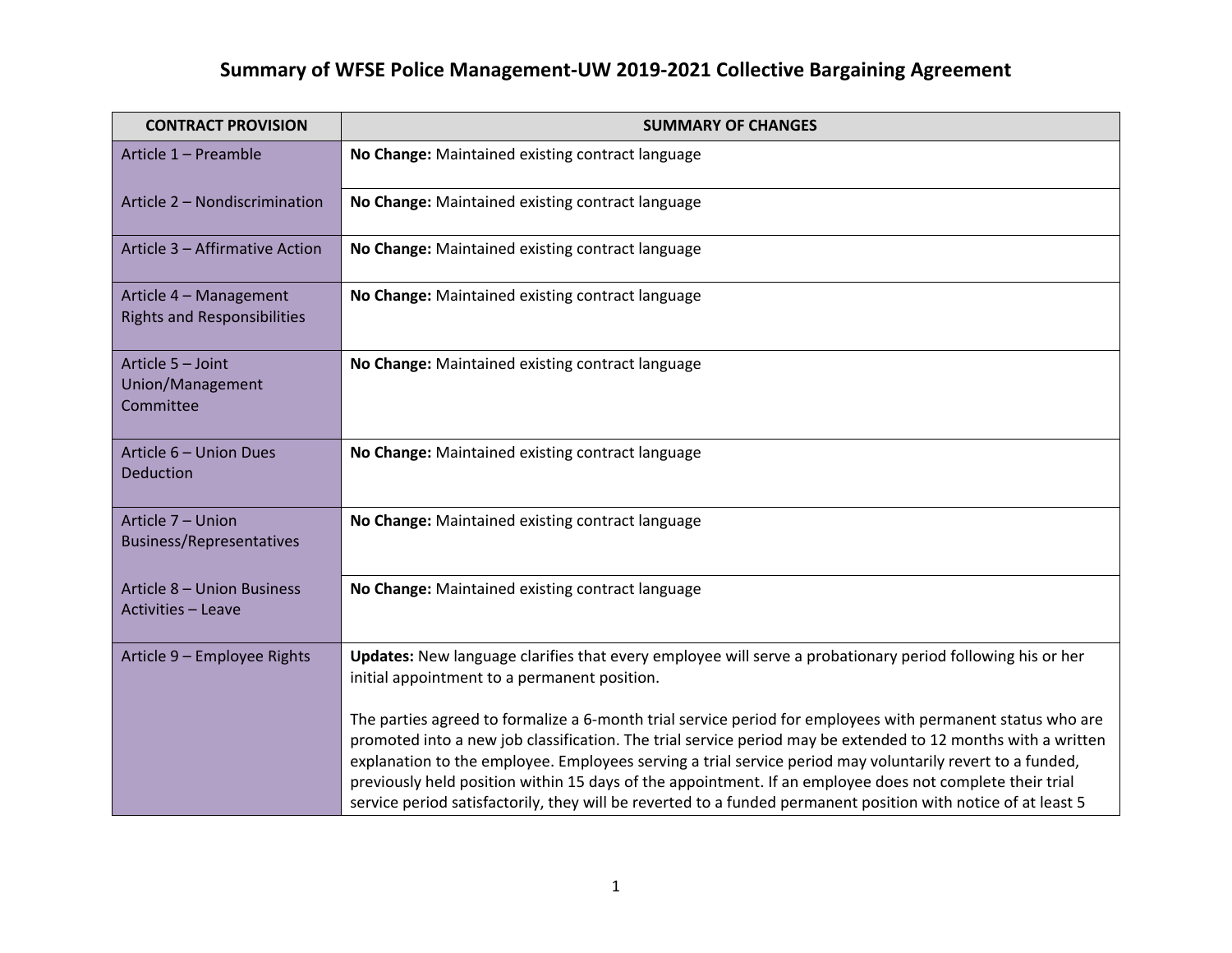| <b>CONTRACT PROVISION</b>                            | <b>SUMMARY OF CHANGES</b>                                                                                                                                                                                                                                                                                                                                                                                                                                                                                                                                                                            |
|------------------------------------------------------|------------------------------------------------------------------------------------------------------------------------------------------------------------------------------------------------------------------------------------------------------------------------------------------------------------------------------------------------------------------------------------------------------------------------------------------------------------------------------------------------------------------------------------------------------------------------------------------------------|
|                                                      | working days from the employer. If there are no reversion options, the employee may request to be placed<br>on the rehire list.                                                                                                                                                                                                                                                                                                                                                                                                                                                                      |
|                                                      | Language was stricken stating that reversion of employees who are unsuccessful during their trial service<br>period is not grievable.                                                                                                                                                                                                                                                                                                                                                                                                                                                                |
| Article 10 - Vacations                               | No Change: Maintained existing contract language                                                                                                                                                                                                                                                                                                                                                                                                                                                                                                                                                     |
| Article 11 - Sick and<br><b>Bereavement Leave</b>    | No Change: Maintained existing contract language                                                                                                                                                                                                                                                                                                                                                                                                                                                                                                                                                     |
| Article 12 - Holidays                                | No Change: Maintained existing contract language                                                                                                                                                                                                                                                                                                                                                                                                                                                                                                                                                     |
| Article 13 - Leaves of Absence                       | No Change: Maintained existing contract language                                                                                                                                                                                                                                                                                                                                                                                                                                                                                                                                                     |
| Article 14 - Health and Safety                       | No Change: Maintained existing contract language                                                                                                                                                                                                                                                                                                                                                                                                                                                                                                                                                     |
| Article 15 - Tuition Exemption                       | No Change: Maintained existing contract language                                                                                                                                                                                                                                                                                                                                                                                                                                                                                                                                                     |
| Article 16 - Uniforms and<br><b>Special Clothing</b> | Updates: The parties agreed to the addition of language providing boots or shoes to members every other<br>year. The Uniform Committee will select eligible boot and shoe options. Employees will be sized by<br>September 1 if they have not received new boots or shoes within the last 2 years. The department will<br>purchase boots for these employees. Officers who are new will be sized upon hire and will receive new boots<br>or shoes at that time. Officers may select to choose and pay for their own boots or shoes in lieu of or in<br>addition to those provided by the department. |
| Article 17 - Seniority and<br>Layoff                 | No Change: Maintained existing contract language                                                                                                                                                                                                                                                                                                                                                                                                                                                                                                                                                     |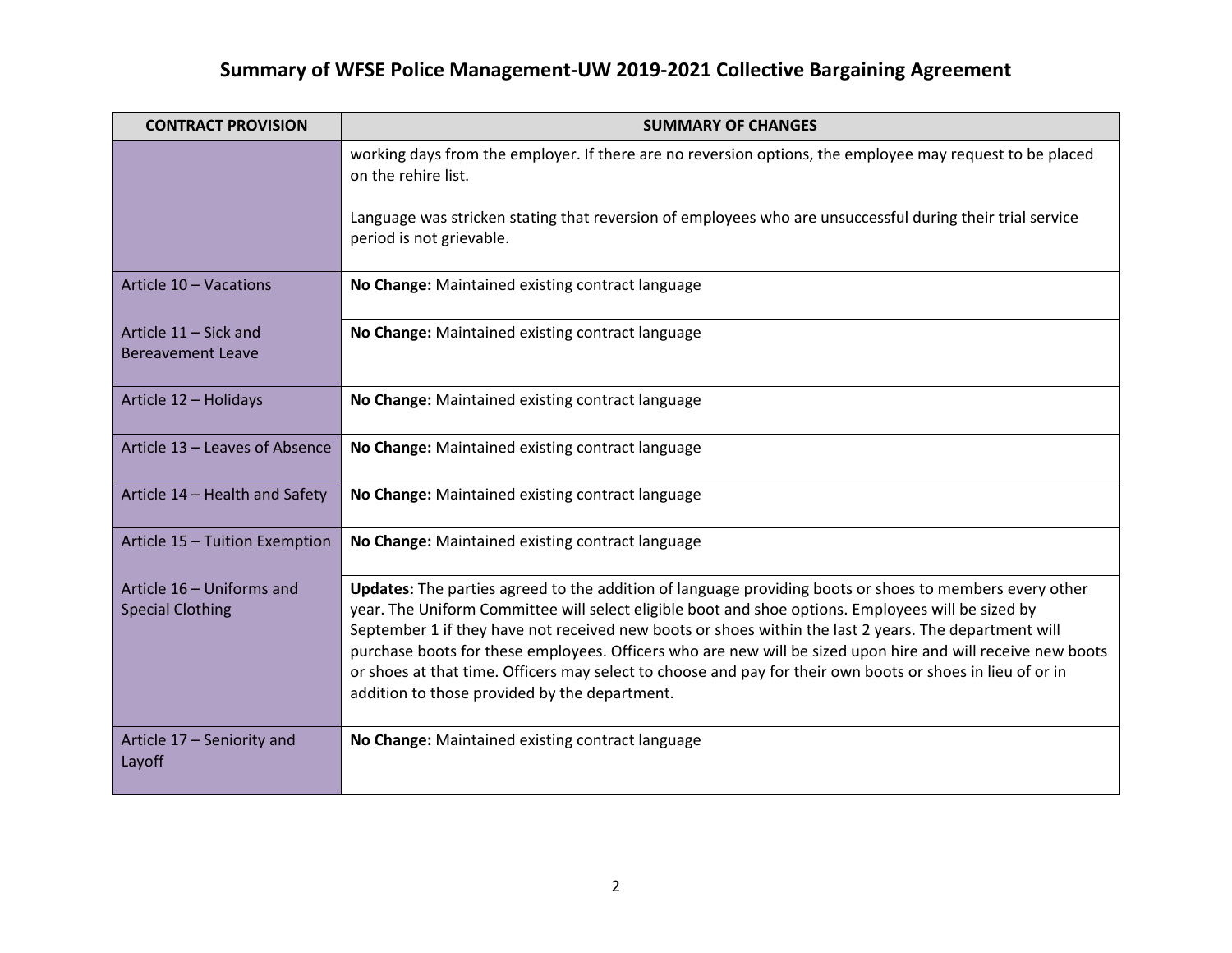| <b>CONTRACT PROVISION</b>                       | <b>SUMMARY OF CHANGES</b>                                                                                                                                     |
|-------------------------------------------------|---------------------------------------------------------------------------------------------------------------------------------------------------------------|
| Article 18 - Hours of Work<br>and Overtime      | No Change: Maintained existing contract language                                                                                                              |
| Article 19 - Contracting                        | No Change: Maintained existing contract language                                                                                                              |
| Article 20 - Compensatory<br><b>Time Off</b>    | Updates: The parties agreed that all compensatory time and holiday hours will be cashed out on June 30<br>each year at the employee's applicable rate of pay. |
| Article 21 - Discipline and<br><b>Dismissal</b> | No Change: Maintained existing contract language                                                                                                              |
| Article 22 - Grievance<br>Procedure             | No Change: Maintained existing contract language                                                                                                              |
| Article 23 - Employee<br>Representation         | No Change: Maintained existing contract language                                                                                                              |
| Article 24 - Performance of<br>Duty             | No Change: Maintained existing contract language                                                                                                              |
| Article 25 - Wages and Other<br>Pay Provisions  | Updates: The parties struck language referring to wage changes between the years 2015 and 2018.                                                               |
| Article 26 - Severability                       | No Change: Maintained existing contract language                                                                                                              |
| Article 27 - Health Care<br><b>Benefits</b>     | No Change: Maintained existing contract language                                                                                                              |
| Article 28 - Mandatory<br>Subjects              | No Change: Maintained existing contract language                                                                                                              |